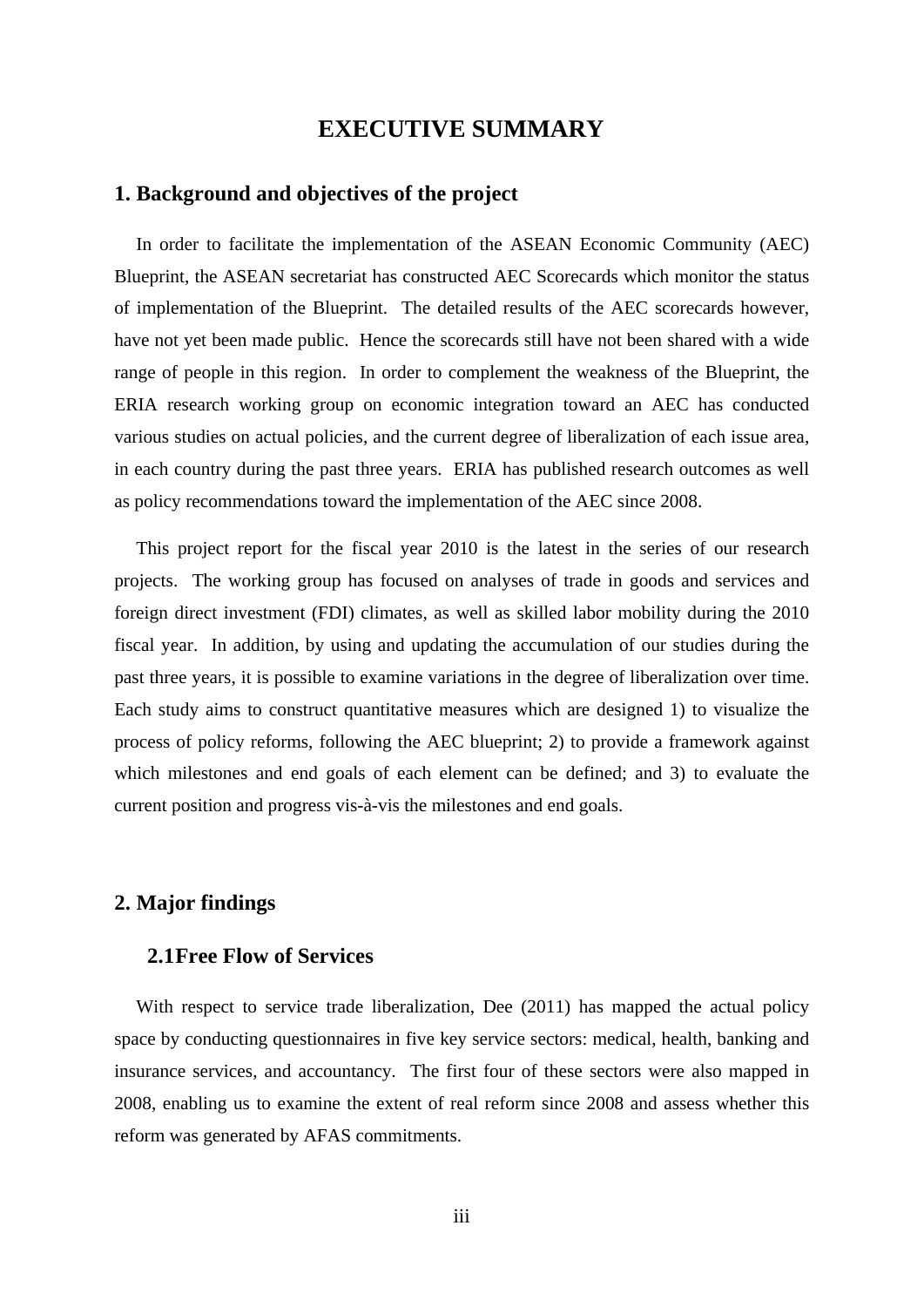In the case of banking services, recent reforms have made only a slight difference to the overall prevalence of restrictions for both domestic and foreign service providers. Thus, Dee (2011) points out that there is evidence that ASEAN countries are still using unnecessary regulatory restrictions instead of better targeted prudential requirements. Similarly, there has been very little reform of regulations which restrict trade in insurance services. Since insurance is a sector that is typically under pressure during WTO accession negotiations, she points out that other ASEAN countries will need to accelerate their reform efforts if the ASEAN Blueprint targets are to be met.

Regarding medical services, there is significant further scope to promote a single market for medical professional services by ensuring that existing regulations do not discriminate against foreign providers. In health services, Dee (2011) points out that non-discriminatory barriers to entry and operation have already been removed, so removing discrimination against foreign suppliers is the only remaining task. Progress here should prove less controversial than in the medical professions.

In accounting services, Dee (2011) finds that six ASEAN countries already meet the Blueprint's target for foreign equity participation in accountancy firms, but that restrictions on the movement of individual professionals are more prevalent than restrictions on commercial presence. A single market for this and other professional services depends crucially on the free mobility of individual professionals. Mutual recognition agreements can help, but the relaxation of other restrictions on entry and operation is also required.

### **2.2Free Flow of Goods**

There is limited room for tariff reduction despite its well-recognized effects, therefore the current focus of ASEAN in trade facilitation is demonstrably rewarding. Otsuki (2011) finds that ASEAN countries' performance in trade facilitation is diverse, from the world's best to the world's worst, while there is slight improvement over time in ASEAN's overall score in port efficiency, and remarkable improvement in service sector infrastructure.

Otsuki (2011) also estimates the effect of trade facilitation on trade flows of manufactured goods using a gravity model. He finds that all four trade facilitation indices have positive effects on bilateral trade flows; in particular, the effect of the regulatory environment is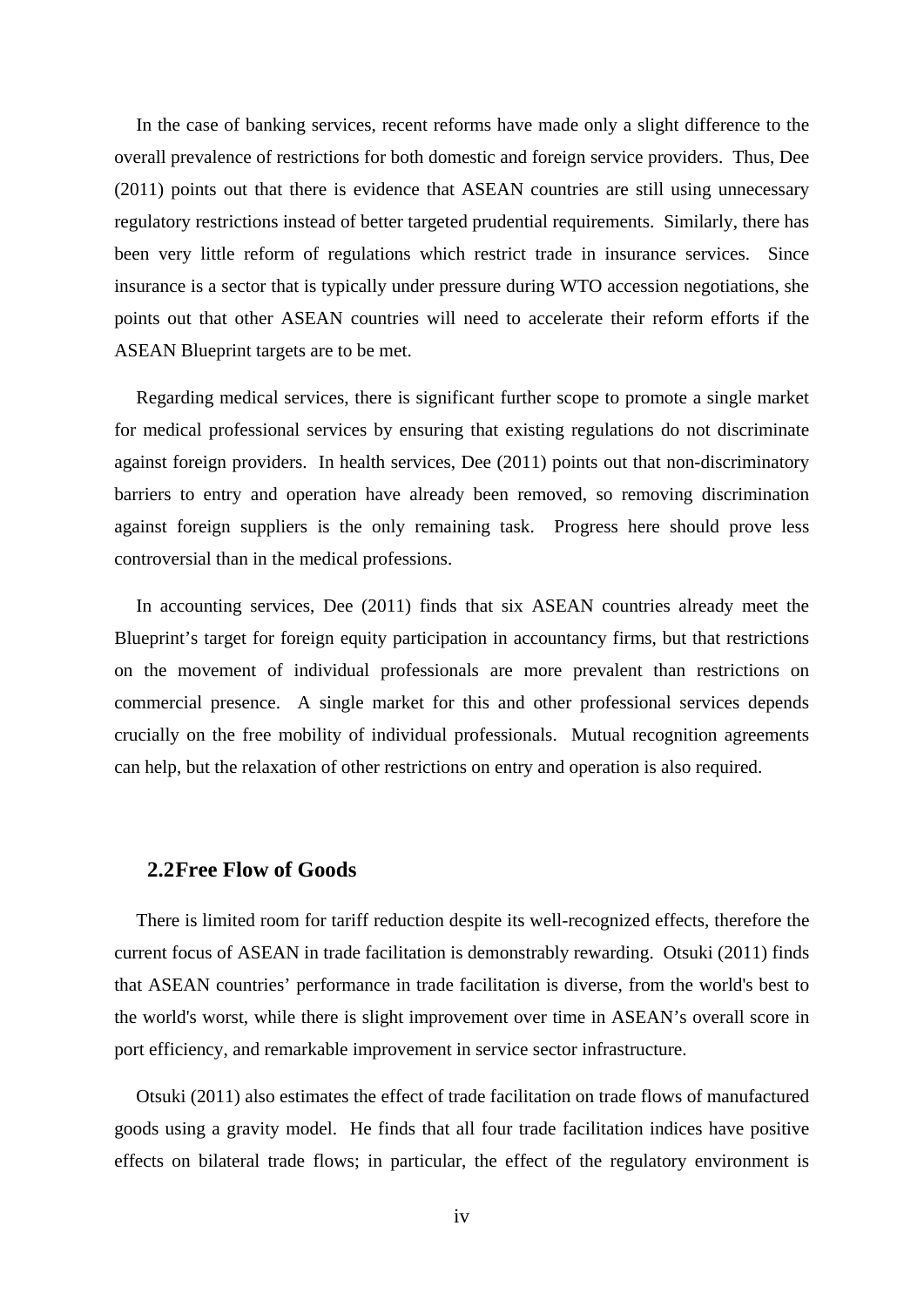greatest. In addition, using a simulation analysis, he estimates that all areas of trade facilitation, taken together, would generate trade expansion of 99 billion US dollars in the ASEAN countries. About 75% of the gain comes from the region's own improvement, thus he points out that aggressive commitments to investment in trade facilitation are encouraged.

## **2.3 Free Flow of Investment**

Looking at the FDI climate, Urata and Ando (2011) analyze FDI firms' assessment of the investment climate using two types of firm surveys. In the case of Japanese firms operating in ASEAN countries, they confirm the same trends highlighted in their previous studies. The major problems faced by Japanese firms are related to FDI facilitation and, in particular, implementation problems such as complicated and/or delayed procedures with respect to investment-related regulations, and institutional problems such as lack of transparency in policies and regulations on investment. They point out that this result indicates that there is plenty of room to improve FDI facilitation in order to promote FDI in ASEAN countries. While ASEAN countries explicitly improved their investment climate, more and more indirect barriers to FDI emerged, partly reflecting more active and deepening operations by Japanese firms in ASEAN countries than before, which are therefore more likely to face various problems through their operations.

By using their original survey on non-Japanese foreign firms in ASEAN countries, they also find that institutional problems, implementation problems, and underdeveloped infrastructure and shortage of human resources are more serious. The improvement of FDI facilitation is extremely necessary in order to promote FDI in ASEAN. Urata and Ando (2011) also describe the detailed findings by score and categories for individual ASEAN 10 countries. This will be useful not only in examining variations in the FDI climate among countries, but also in identifying specific problems for each country.

# **2.4 Free Flow of Skilled labor**

In order to explore the framework of liberalization of skilled-labor mobility in ASEAN countries in anticipation of an AEC, Chia (2011) surveys provisions of movement of individuals and recognition of professional qualifications in the WTO and in ASEAN  $(+1)$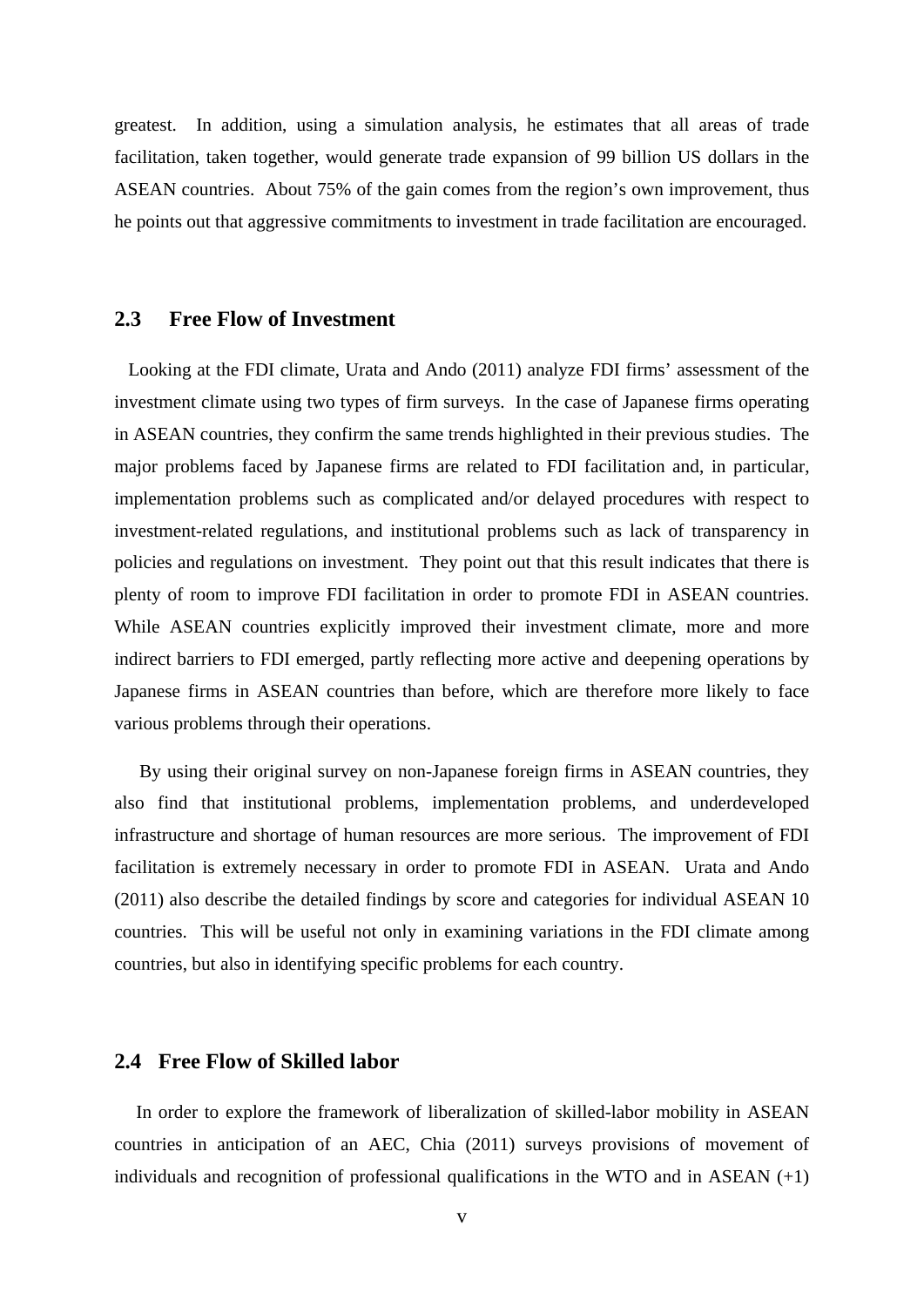FTAs, as well as the policy framework in ASEAN countries such as Mutual Recognition Arrangements (MRAs).

Although MRAs appear to be the main tool for skilled labor mobility in ASEAN, Chia (2011) points out that negotiating for recognition is a complex and time-consuming process given the wide variety of development levels among ASEAN countries. Bilateral MRAs might therefore be easier to achieve and implement. ASEAN countries should make even more effort to remove impediments to the free flow of skilled labor. Furthermore, greater information exchange and transparency, and the simplification of visa and employment permit applications would be useful.

# **3. Policy Implications**

#### ¾ **Medical service;**

Some ASEAN countries still need to take definitive action to achieve the target of allowing foreign equity participation. Also, barriers to the movement of individual professionals are still prevalent. There is significant further scope available for promoting a single market for medical professional services by ensuring that existing regulations do not discriminate against foreign providers.

## ¾ **Health service;**

Non-discriminatory barriers to entry and operations have already been removed; removing discrimination against foreign suppliers is the only remaining task.

#### ¾ **Banking services;**

Many ASEAN countries have foreign equity limits that do not yet meet the ASEAN Blueprint's benchmark, and there is evidence that some countries are still using unnecessary restrictions instead of better-targeted prudential requirements. With the recent strengthening of prudential regulation, there is scope for further market opening.

#### ¾ **Accountancy services;**

Restrictions on the movement of individual professionals are more prevalent than restrictions on commercial presence. A single market for this and other professional